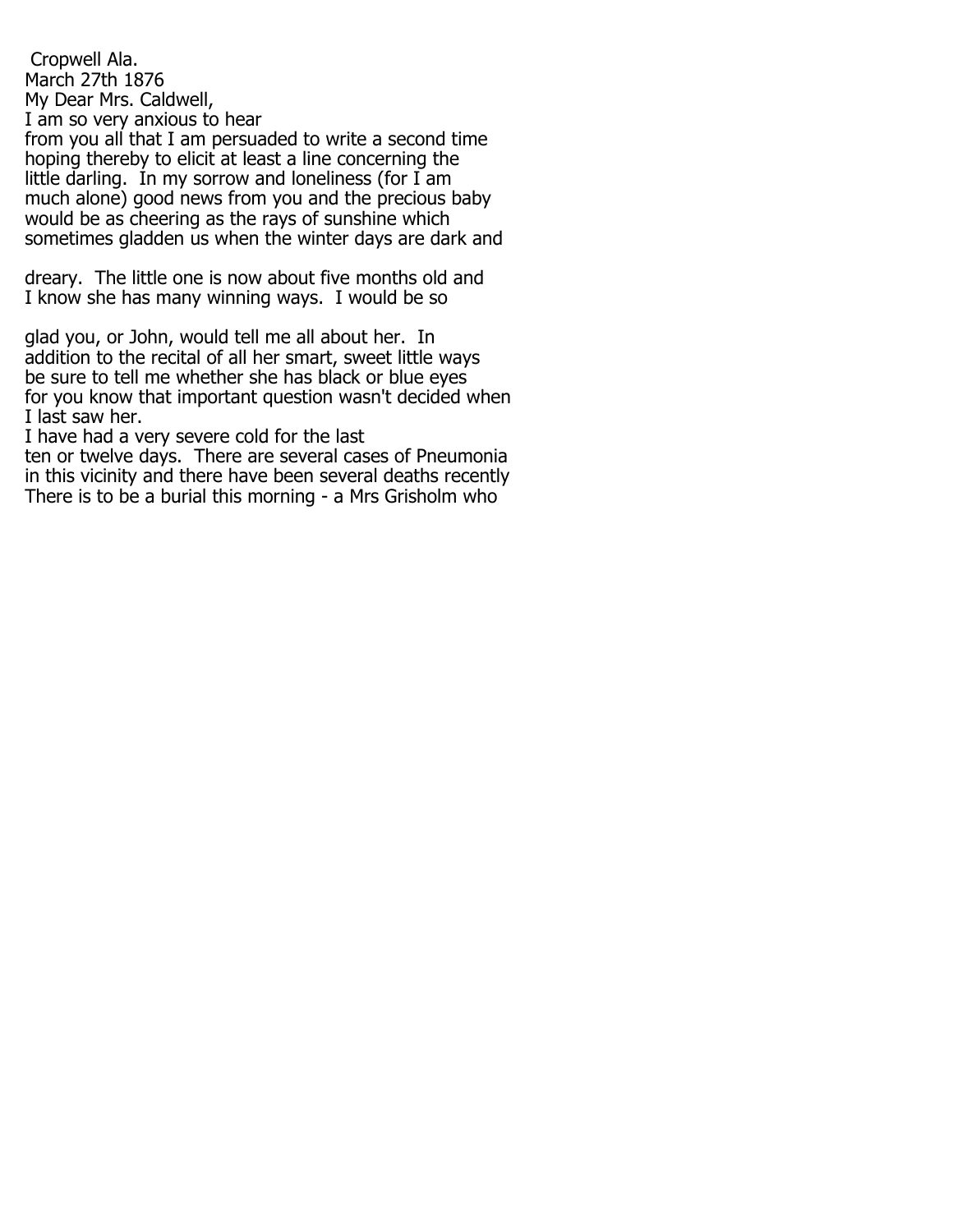died of consumption, leaving several small children - Mrs G- has a sister expecting to die every hour of the same dread disease. I was visiting a sick lady not long since - a lady who has been confined to her bed for two years - and while there the lady's father an old man of eighty three years, died in the room adjoining his sick daughter's. His death was unexpected and the lady was very much excited and shocked of course I tried to console her but she told me to "hush! hush!

my father has always been so wicked - a blasphemer till the day of his death - I loved him and how can I bear to think of the unending torture of my poor fathers soul which is just now beginning." Then I thought of the Scripture that says "If a man beget a hundred children and the days of his years be many and his soul be not filled with good I say that an untimely birth is better than he." Then I thought too of the deaths which I considered untimely - of dear ones stricken down in youth and health and beauty - of dear ones whose hopes and prospects were bright, whose lives diffused joy and good on all they met and I thought of Gods goodness in taking them to himself while they were innocent, not leaving them to be tempted and probably like that poor old man